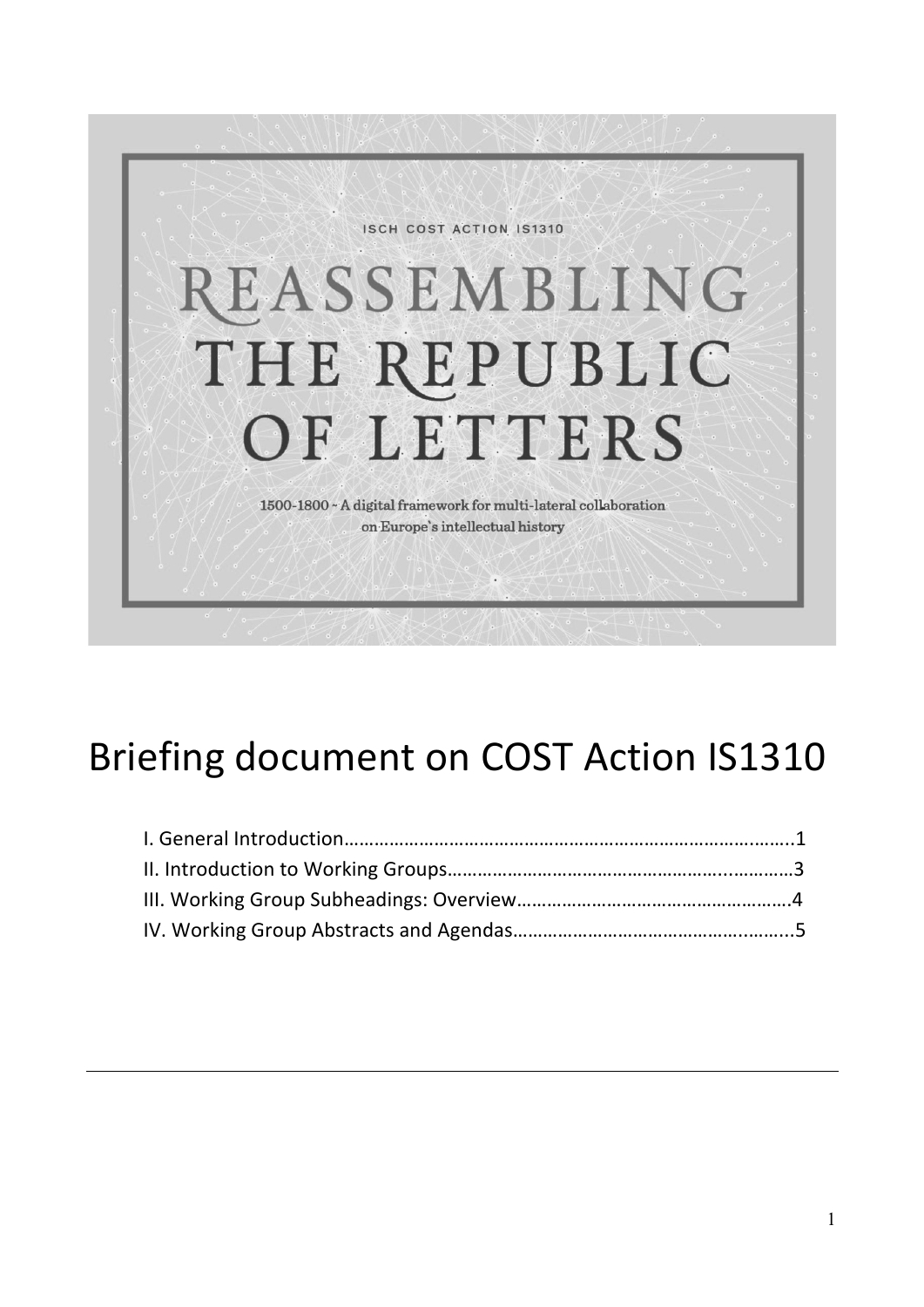# I. General Introduction

# **GENERAL OBJECTIVES**

Between 1500 and 1800, the evolution of postal communication allowed ordinary men and women to scatter letters across and beyond Europe. This exchange helped knit together what contemporaries called the *respublica litteraria*, a knowledge-based civil society, crucial to that era's intellectual breakthroughs, and formative of many modern European values and institutions.

Ironically, the exchange of letters which created this community also dispersed the documentation required to study it, posing enormous difficulties for historians of the subject ever since. To reassemble that scattered material and chart the history of that imagined community we need a revolution in digital communications.

This COST Action is dedicated to envisaging the open-access, open-source, transnational digital infrastructure capable of facilitating the radically multilateral collaboration needed to reassemble this scattered documentation and to support a new generation of scholarly methods and research questions.

# **ABOUT**

**COST** is an intergovernmental framework for European Cooperation in Science and Technology. It exists to coordinate on a European level ongoing research that is funded nationally. Rather than funding research itself, resource creation, or IT systems development, COST Actions provide the networking support needed to ensure that nationally funded initiatives add up to something greater than the sum of their individual parts.

**COST Action IS1310** *Reassembling the Republic of Letters, 1500–1800* is essentially a networking programme therefore. It emerged in response to the expectation that that the ongoing revolution in digital communications technology can solve the scholarly problem created by the evolution of postal communication in the early modern period: the problem, namely, of piecing back together corpora of manuscript correspondence deliberately scattered across and beyond entire continents. In essence, a new scholarly network is needed in order to study the older scholarly network of the early modern period. To sustain this new network, we need a new breed of digital networking tools; and the purpose of this Action is to assemble the network needed to design these tools: a network to devise a networking platform to support a network studying past networks. 

**The objectives** of this Action are, therefore, essentially two-fold: technical and historiographical. The technical objective is to plan a state-of-the-art digital system within which to collect a pan-European pool of highly granular data on the Republic of Letters. This involves designing tools for collecting, standardizing, navigating, analysing, and visualizing unprecedented quantities of epistolary data, and for facilitating new forms of international and interdisciplinary scholarly collaboration, thereby consolidating a new virtual Republic of Letters. Neither technical innovation nor resource creation, however, are undertaken as ends in themselves: rather, they are devoted to serving the second, historiographical agenda, which both generates the fresh research questions needed to design the infrastructure and uses the emerging technology to devise new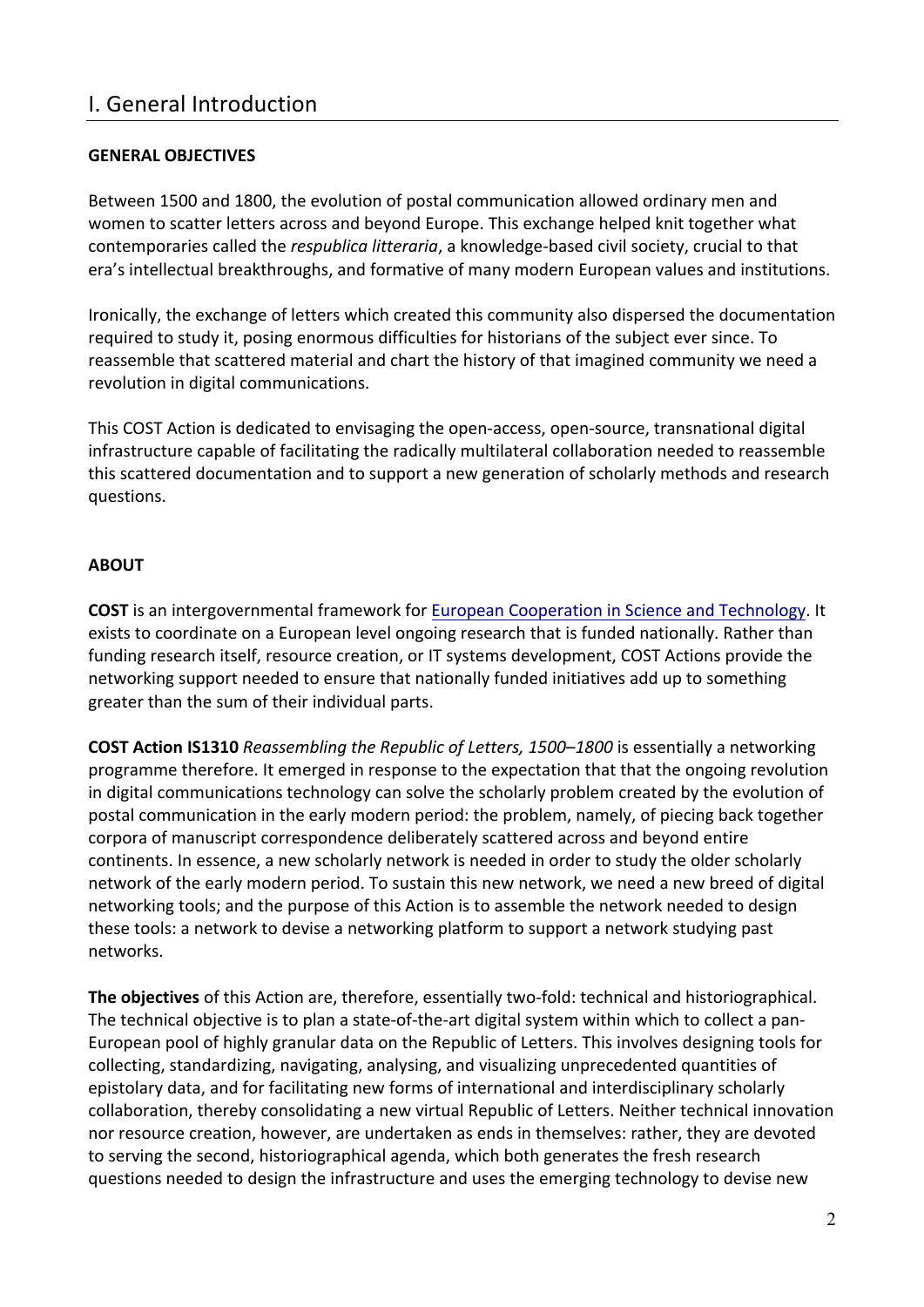methods, pose new questions, and answer old ones.

**The scope** of an Action capable of pursuing these objectives is therefore necessarily both pan-European and highly interdisciplinary. As of March 2015, 30 of the 35 COST member countries are formal partners to this Action. This community is likewise highly interdisciplinary: as well as scholars from numerous humanistic disciplines, it relies on the combined expertise of archivists, librarians, and specialists in a wide range of digital technologies as well as visualization, communication, and intellectual property law.

**The work** of the Action is conducted primarily in six Working Groups and a series of annual Conferences. Dividing the technical agenda between them, the Working Groups seek collectively to address the main technical issues involved in devising transnational digital infrastructure to serve this field, as well as the legal agreements and scholarly conventions which that infrastructure requires. Agreeing this agenda and distributing the work in involved in pursuing it is the agenda of the Action's first Conference, which meets in Oxford in March 2015. The parallel historiographical agenda will be the focus of the second conference, in 2016. These two agendas must proceed in parallel, since the relationship between them is reciprocal: just as the infrastructure must be designed to address scholarly research questions, possibilities opened up by the new infrastructure must shape the historiographical agenda in turn.

**The activities** funded by COST also include Workshops held at irregular intervals depending on need, Training Schools designed to induct younger scholars into the techniques and methods being pioneered by the group, and Short Term Scientific Missions (STSMs), which fund international exchange visits within the network likewise targeted at colleagues in early career. Invitations to apply for Training Schools and STSM will be posted on the News section of the website and circulated to all those on the Action's email list.

Participation in the Action can take a number of different forms. The Action is coordinated by a Chair and Vice-Chair and administered by a Grant Manager. Responsibility for the Working Groups is devolved to six WG Leaders, who also make up the Action's Steering Group, together with the Chair, Vice-Chair, STSM Coordinator, Webmaster, and the Coordinator of the forthcoming conference. Ultimate decision-making authority rests with a Management Committee, composed of up to two members from each participating country, each of whom can nominate one substitute to represent them when they are unable to attend. Every Management Committee Member is also a member of a Working Group, which also include a small number of additional Working Group Members specially recruited to add necessary expertise. Affiliates to the Action can also participate in discussions via the Members Only portion of this website. Scholars in early career can also participate via Training Schools and STSMs. The Contacts page allows interested parties to join the Action's email list and receive a regular newsletter and other bulletins.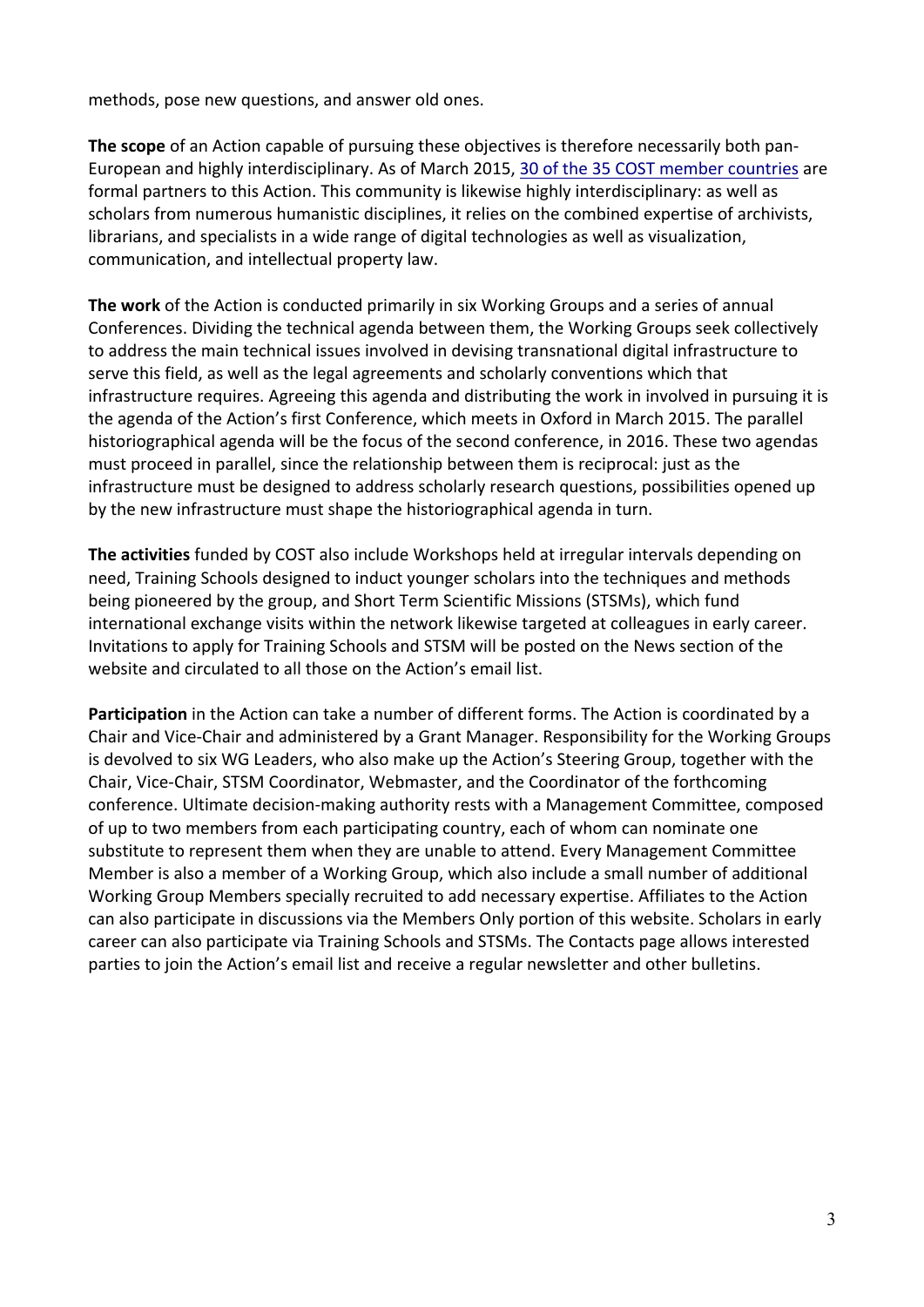# II. Introduction to Working Groups

At the centre of this Action are six Working Groups, the scope of which is determined by the basic features of letters themselves. Letters are *written documents* sent by a one or more *person(s)* at a specific *time* and *place* to one or more other *person(s)* in another *place*. The spatial and temporal, personal, textual, and material features of letters structure the agenda of four Working Groups; while the other two Working Groups are devoted to the means of bringing data on all these dimensions together and rendering it visible and intelligible to a variety of audiences.

### **Working Group 1 Space and Time**

WG 1 considers how to identify, represent, analyse, and visualize the data on the spatial and chronological dimensions of correspondence networks found in catalogue records, in letter texts, and in prosopographical data on letter writers and recipients.

### **Working Group 2 People and Networks**

WG 2 studies how best to structure and assemble biographical data describing the citizens of the republic of letters, as well as how to structure, analyse, and visualize data on the networks created by epistolary and related forms of learned exchange.

### Working Group 3 **Texts and Topics**

WG 3 focuses on the presentation of letters as images and digital texts, the development of tools for transcribing, annotating, editing, text mining, and topic modelling them, the translation from print to digital form and vice versa, and the use of training schools to help specify a virtual research environment adapted for the study of this material.

### **Working Group 4 Documents and Collections**

WG 4 will develop means of describing the physical characteristics of letters, of capturing information on their provenance history, and of assembling information on collections of learned correspondence and existing aids for finding them.

### Working Group 5 Data Exchange and Strategic Planning

WG 5 deals with the means of generating standardized digital data of all these kinds in unprecedented quantities, the technical and legal arrangements necessary for exchanging them between participating individuals, projects, and institutions, and the problems of funding and long-term preservation and sustainability.

### Working Group 6 Visualization and Communication

WG 6 will conceptualize and specify a new generation of visualization tools applicable to all stages in the process of working with epistolary data, and will consider means of communicating both the scholarly and the technical interest of the Action to a variety of different audiences, within and especially beyond the academy.

Each Working Group breaks down these large issues into component problems and pursues consensual solutions with them in discussion with archivists, librarians, IT experts, and scholars from a variety of fields drawn from across and beyond Europe.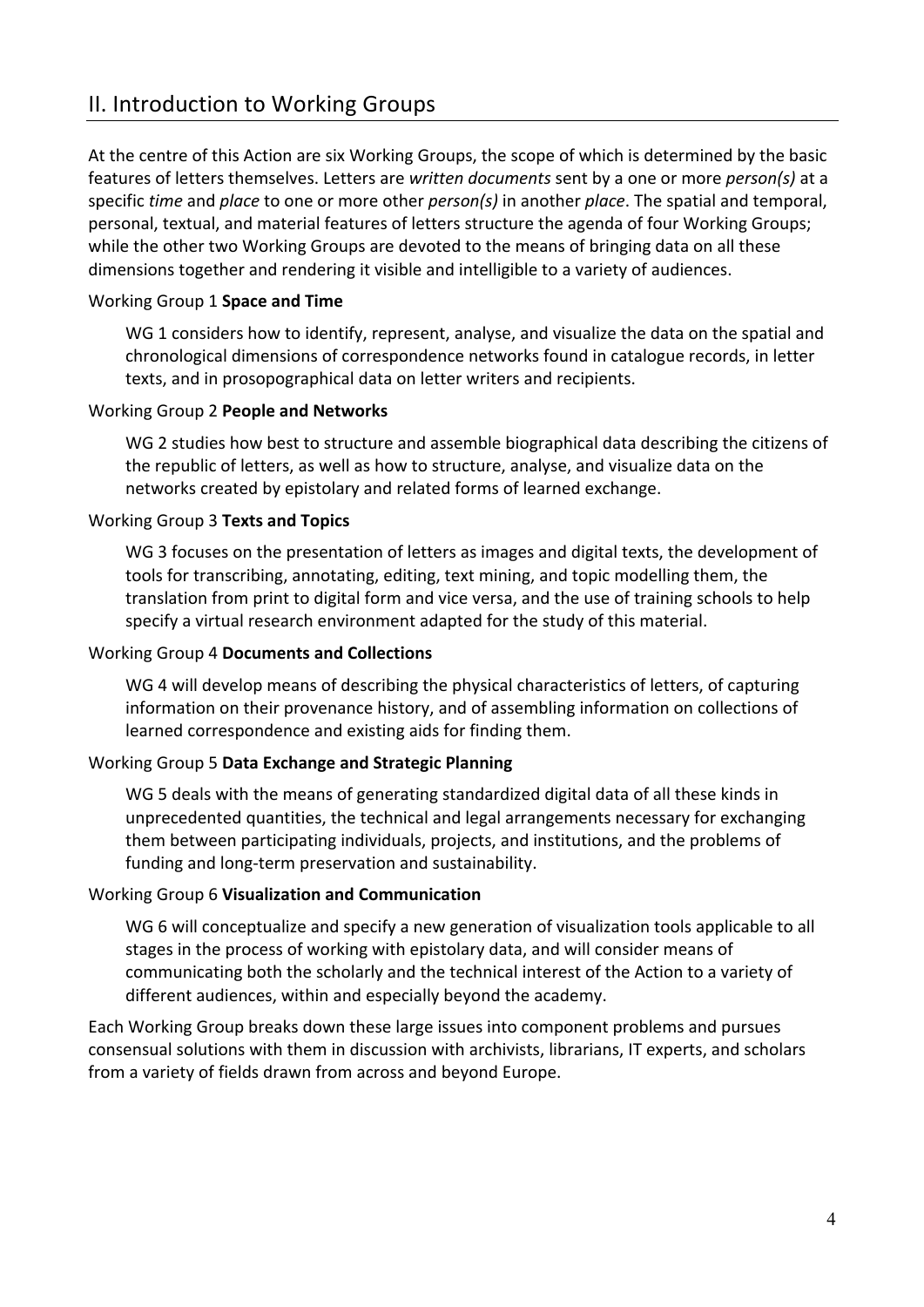# WG 1: Space and Time

- I. Cognate projects and research questions
- II. Metadata standards and authorities
- III. Data and metadata within text corpora
- IV. Queries
- V. Mapping and other visualization options
- VI. Pilot Projects

# **WG 2: People and Networks**

- I. Cognate projects and research questions
- II. Personal name authorities
- III. Proposographical data model and input form
- IV. Automating provision of basic prosopographical data and metadata standardization
- V. Network analysis
- VI. Visualization tools and pilot projects

# **WG 3: Texts and Topics**

- I. Fundamentals: Images of documents, text coding
- II. Transcription, Annotation, and Editing
- III. Textual analytics: data mining and topic modelling
- IV. Training Schools: testing tools, training scholars
- V. Toward a Virtual Research Environment

# **WG 4: Documents and Collections**

- I. Refining the data model
- II. Census of correspondence collections: in manuscript and print
- III. Crowd-sourcing catalogue level descriptions

# **WG 5: Data Exchange and Strategic Planning**

- I. Generating digital metadata: crowd-sourcing, scanning and keying
- II. Uniting metadata standards
- III. Digitizing learned correspondence: scoping a master plan
- IV. Sharing digital metadata: legal agreements and scholarly conventions
- V. Recruiting contributions
- VI. Preservation and sustainability: technical and financial challenges

### **WG 6: Visualization and Communication**

- I. Existing tools and approaches: an overview of previous work
- II. Conceptualizing and specifying new tools and approaches
- III. Communication within the scholarly community: website, networking site, journal
- IV. Communication with broader publics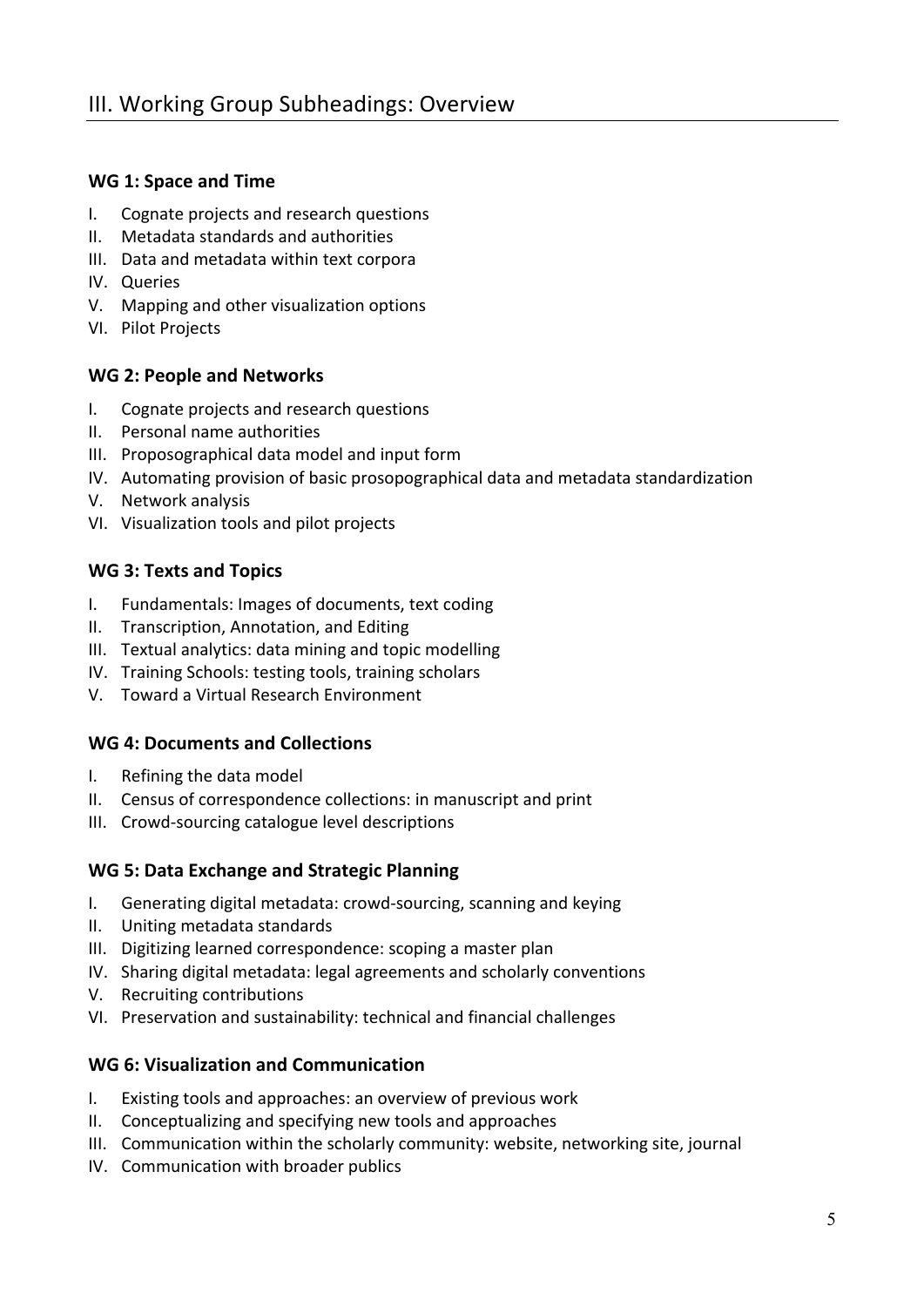# **WG1: Space and time**

### **ABSTRACT**

Digital technology provides unprecedented opportunities for understanding the spatial and temporal dimensions of exchanges of learned correspondence, of the movements of correspondents themselves, and of the discussions taking place within the letters they exchange. The most basic precondition for realizing this potential is the development of standards for presenting spatial and temporal information in catalogue records (II) and in letter texts themselves (III). This will facilitate the development of techniques for analysing large collections of epistolary, prosopographical, and textual data and metadata (IV) and visualizing the results (V), potentially in one or more of pilot projects (VI). At the heart of WG 1 will be, therefore, a dialogue between historians, geographers, and IT experts aimed at identifying ways in which fresh scholarly questions (I) can be answered through the application of geographical information systems (GIS), network analysis (in partnership with WG 2), natural language processing (in partnership with WG 3), and visualization strategies (in partnership with WG 6).

WG 1 is led by lan Gregory, Professor of Digital Humanities in the Department of History at Lancaster University. A geographer by training specializing in the application of geographical information systems to humanistic materials, he holds a Starting Researcher Grant from the European Research Council in support of a project entitled 'Spatial Humanities: Texts, GIS, Places'.

### **AGENDA**

### **I. Research questions and cognate projects**

- 1. Collect and study a *gallery of projects* applying digital technology to mapping and analysing aspects of 'intellectual geography'.
- 2. Use this gallery to help scholars, editors, and others *identify the questions* they want digital technologies to help them answer. This process is fundamental if this WG is to make a real difference to the study of early modern Europe, and will therefore be iterated at appropriate stages during the Action.
- 3. Assemble and prioritize a *list of functionality and applications* for dealing with data on the republic of letters.

### **II. Metadata standards and authorities**

1. Determine the *structure* of spatial and temporal metadata within catalogue records.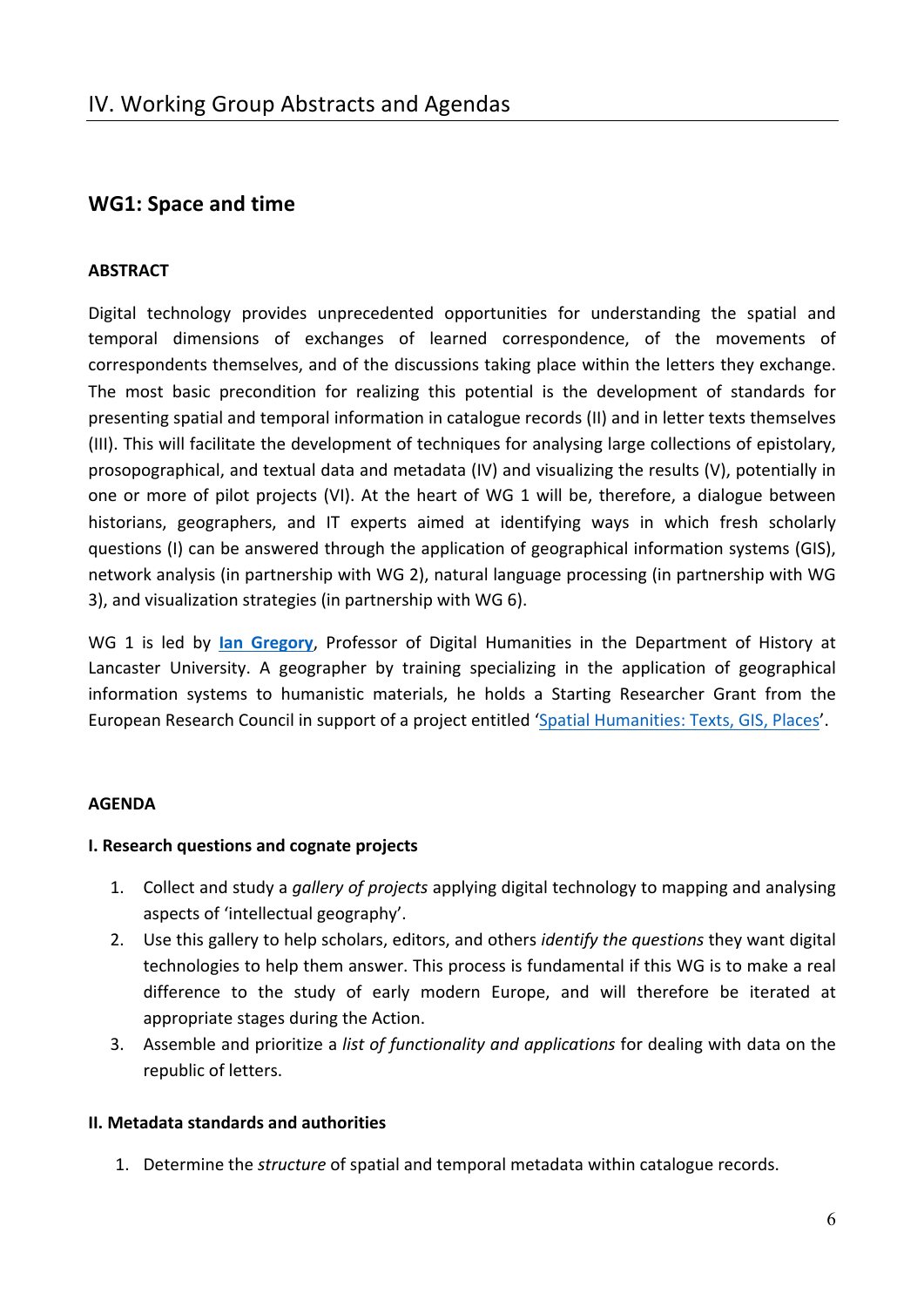- 2. Choose *existing gazetteers* as baseline authorities (e.g. Geonames, Getty Thesaurus of Geographical Names, Orbis Latinus).
- 3. Develop means of creating *new sub-gazetteers* for extending, enhancing, and correcting existing gazetteers. Current gazetteers are very general and not very well adapted to multilingual historical data, let alone the needs to specific corpora. Sub-gazetteers that enhance these for specific countries or collections may be an appropriate solution.
- 4. Explore options for the *reciprocal exchange of metadata* with gazetteers selected in stage II.2. The collaboration of the Electronic Enlightenment with the Getty Research Institute provides a valuable precedent.
- 5. Investigate *semi-automated matching* of name variants and geographic coordinates. Cultures of Knowledge plans to pilot such semi-automated matching from April 2015 onward.

# **III. Data and metadata within text corpora**

- 1. Determine how spatial and temporal metadata should be *encoded within texts*.
- 2. Devise *automated techniques for identifying and encoding* place-names and temporal references within textual corpora, building on the work of the Spatial Humanities project.
- 3. Devise means of semi-automating (II.5) the *enrichment of sub-gazetteers* (II.3) with fresh nomenclature extracted from texts.

# **IV. Queries**

- 1. Building on the questions generated in item I.2, explore methods of conducting 'distant' analyses of large volumes of structured catalogue metadata. As well as mapping the correspondence of individuals, this might involve mapping all of the places from or to which letters were sent from a given location during a specific interval, or (to take a more complex example) graphing the times at which letters in a given collection are sent from or near a given place.
- 2. Investigate queries combining spatio-temporal catalogue metadata with *geographical* references *identified within letters texts* (in the manner indicated in item III.2). For instance, 'How does the distribution of places mentioned in a correspondence change over time?'
- 3. Investigate the potential for *combining geo-spatial data with thematic data* generated by topic modelling in WG 3  $-$  for instance, the way in which the discussion of specific themes travelled across Europe via learned correspondence.

# **V. Mapping and other visualization options**

- 1. Building on the gallery assembled at stage 1, consider (in partnership with WG 6) the *means of visualizing geo-spatial data*, whether cartographically or otherwise. The methods, conventions, and technologies already developed in historical geography must be explored to the full in order to build on best practice.
- 2. Consider the range of *background information* to be provided on map underlays to aid the analysis of spatial and spatio-temporal data and metadata: physical characteristics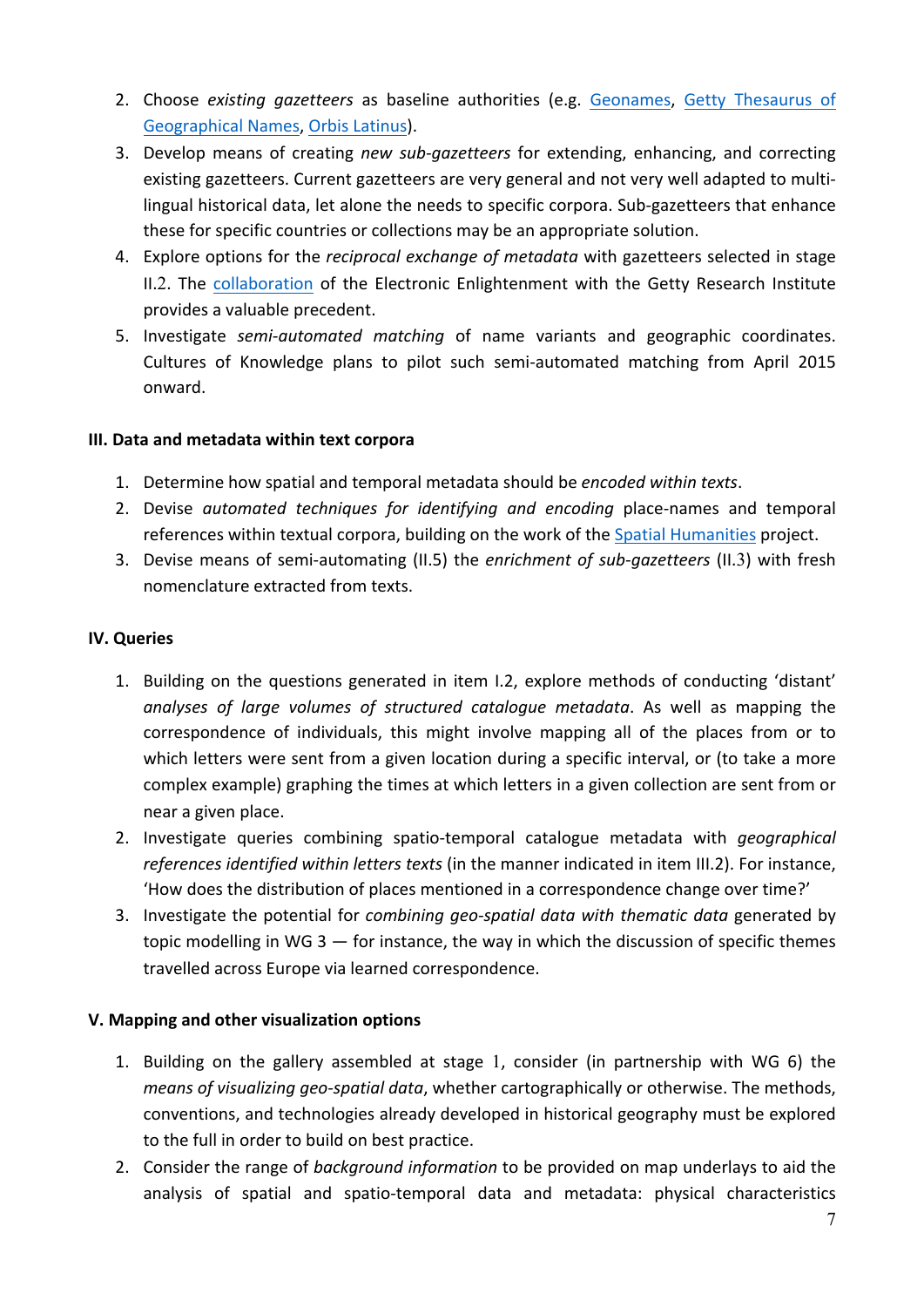(topography, rivers), urbanization, transport links (roads, canals), commercial networks, territorial boundaries, confessional geography, patterns of academic mobility, military movements, and dynastic or diplomatic networks. How might such information be coded and represented so that users can toggle through visualization options in an interactive and user-friendly manner?

- 3. Address the problem of visualizing uncertainty and gaps in data, drawing in particular on the experience of Stanford's Humanities+Design.
- 4. Explore (in partnership with WG 6) the graphic and technical options for *visualizing* temporal sequences within structured data, including but not restricted to interactive presentations and animation.

# **VI. Pilot Projects**

1. Conduct one or more pilot projects on the above based on suitable (sub) corpora, illustrating potential for larger follow-up projects.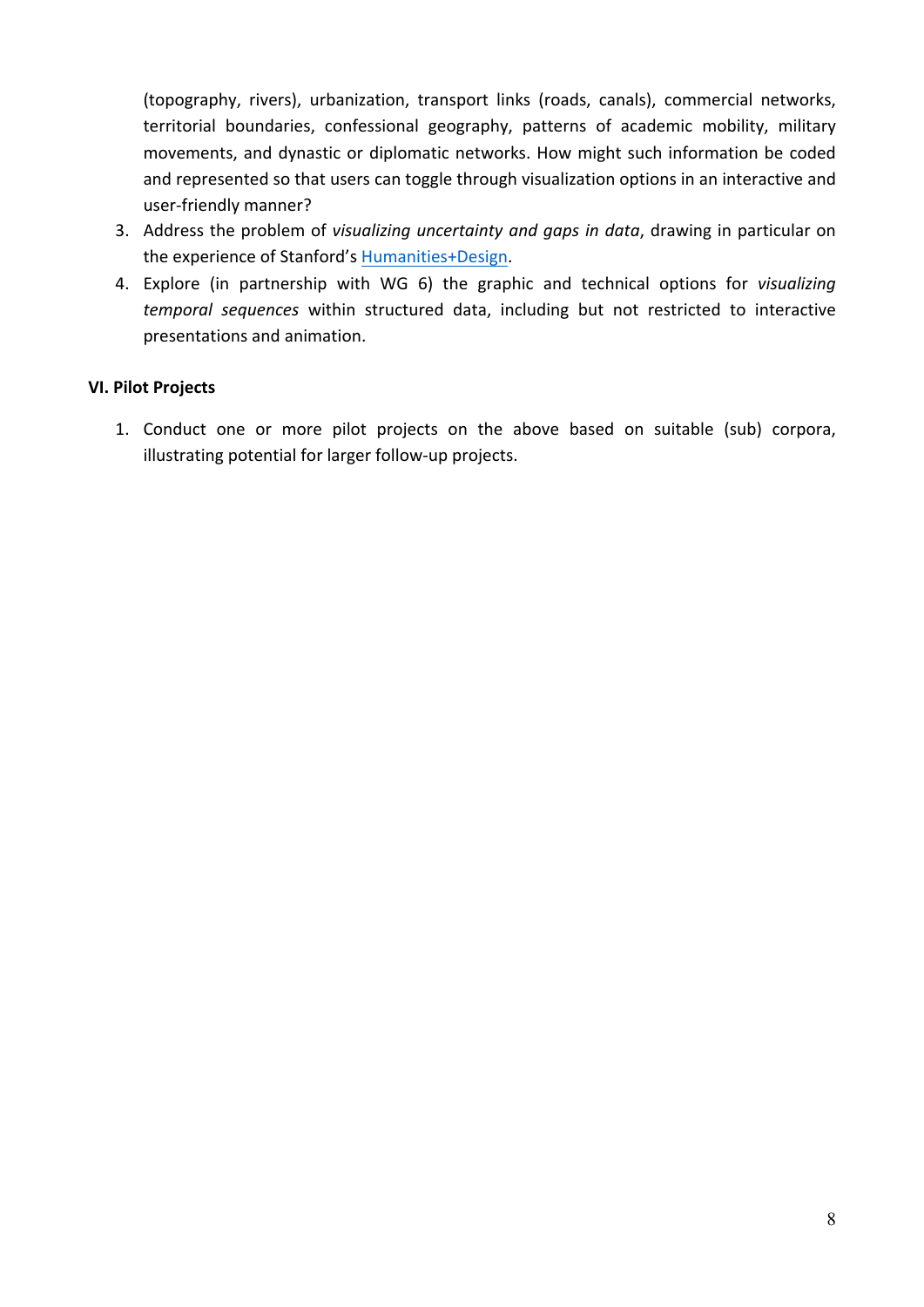# **WG2: People and Networks**

### **ABSTRACT**

The most complicated entities involved in the exchange of learned letters are the people who exchange them and the networks created by the exchange. This complexity is compounded by the fact that people and networks cannot really be separated: typically, the exchange of letters rests directly or indirectly on pre-existing networks of social exchange, so correspondence networks can be fully understood only with reference to data documenting non-epistolary as well as epistolary contact. After identifying research questions and drawing inspiration from previous work (I), WG 2 will devise a data model for the prosopographical information required to answer these questions and an input form as clear, simple, intuitive, and flexible as possible (II). It will then identify major electronic sources of relevant structured data, enable access to them (III), and design and create tools to help scholars reconcile and fill in gaps in their data in a semi-automated fashion (IV). The final task will be to devise tools for visualizing and analysing data sets  $-$  from individual people to multi-dimensional networks  $-$  in order to answer their research questions (V).

WG 2 will be responsible also for establishing the **technical grounding** of this infrastructure as a whole, which will be based on the following general principles:

- 1. Use open Linked Data data models and modularize tools behind open APIs where possible to maximize flexibility and reusability;
- 2. Where possible, build upon open source tools and release own contributions as open source;
- 3. In the future, following these two considerations will enable
	- a. new actors to join the network more easily,
	- b. new visualization and other tools to be developed on top of the framework with less effort,
	- c. gradual improvement and evolution of the tools and infrastructure itself, and
	- d. gradual improvement of data quality.

WG 2 is led by Eero Hyvönen, Professor in both the Department of Media Technology at Aalto University and the Department of Computer Science at the University of Helsinki. He is also Research Director of Aalto's Semantic Computing Research Group.

### **AGENDA**

- **I. Identify research questions and cognate projects** (in parallel with WG 1 Leaders: Ruth Ahnert and Sebastian Ahnert)
	- 1. Review prior work
		- a. Study the harvesting, analysis, and visualization of material from the Oxford Dictionary of National Biography undertaken by the 'Six Degrees of Francis Bacon' project. Study the prospects for integrating this approach with the scholarly crowd-sourcing of prosopographical entries. Consider also the feasibility of a similar approach to other leading national biographical dictionaries;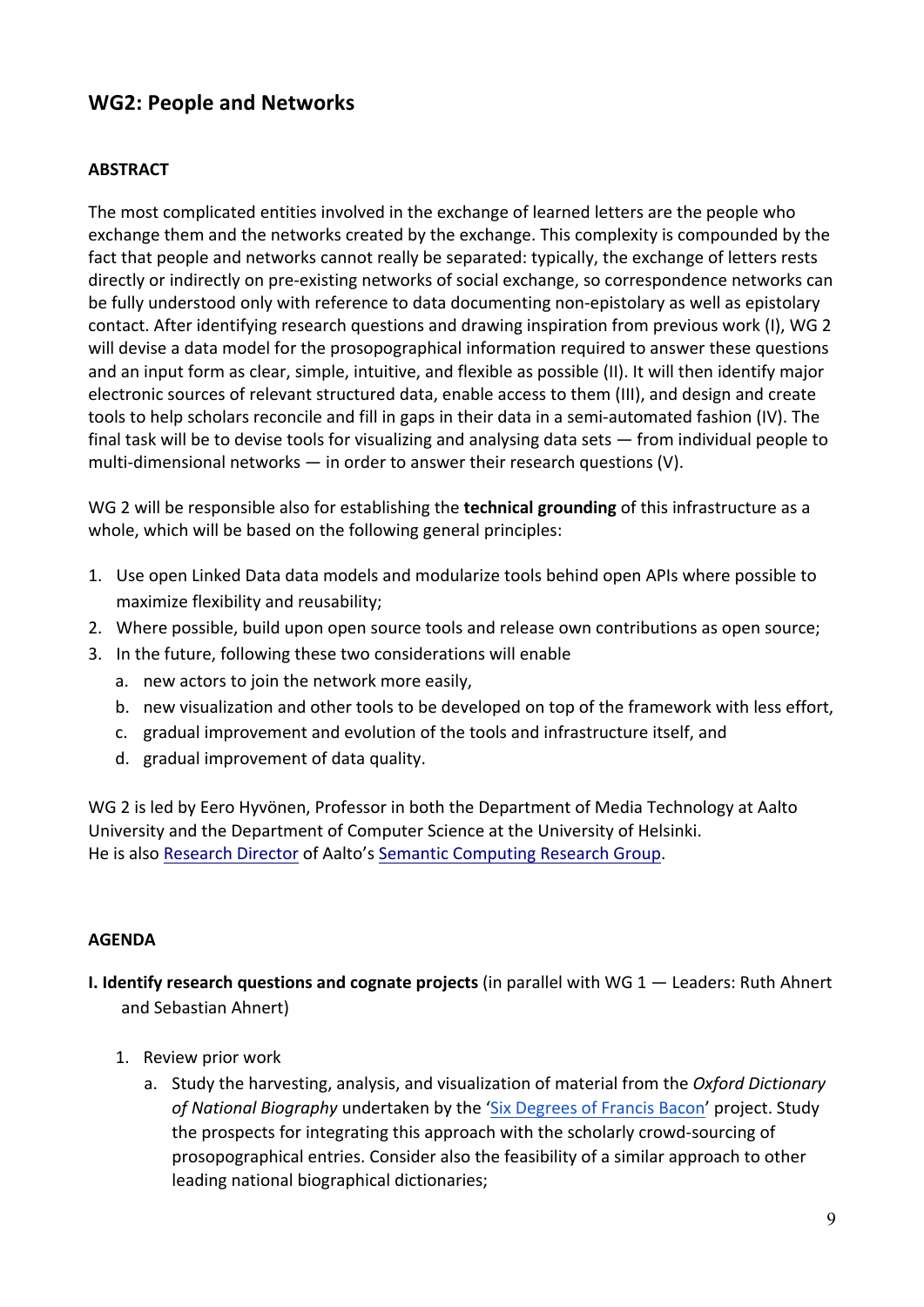- b. Analysis of *epistolary metadata* alone, which studies the manner in which information can be exchanged through networks documented by correspondence alone (Ruth and Sebastian Ahnert's work with the State Papers Online for Tudor England);
- c. Analysis of people mentioned (*co-citation proximity analysis*), which reveals which people were most commonly discussed in proximity to one another in collections of correspondence;
- d. Analysis of relationships implicit in major biographical sources such as national biographical dictionaries;
- e. Analysis of relationships within prosopographical data, which maps the data on familial, personal, professional and other relationships captured prosopographically (for instance, in the Cultures of Knowledge project);
- f. Any combinations of the above.
- 2. Formulate use cases and research questions (coordinated with item III, identifying sources that could help answer these questions).

# **II. Proposographical data model and input form (Leader: Tanya Grey Jones)**

- 1. Review related work on representing people and networks (VIAF, ULAN, VIVO, BIO, CIDOC CRM, RELATIONSHIP).
- 2. The basic model is likely to consist of 'event streams', documenting a specific event in the biography of an individual, typically relating to other persons at a specific place and time.
- 3. The model should focus on the kinds of events typically central to the life of an early modern intellectual, such as schooling, university study, academic travel, membership in learned societies (formal and informal), and stages in learned careers.
- 4. Reconstructing the social networks underlying correspondence networks likewise requires focus on location and contact histories.

# **III. Identify and enable access to electronic sources of relevant structured data (coordinated with** WG 1 - Leader: Eetu Mäkelä and CofK)

- 1. Evaluate known data sources for suitability (coordinated with item I.2)
	- a. Authority files (VIAF, CERL, GND, ULAN, DBPedia, Freebase);
	- b. Publication data (BNF, DNB, BNB, OCLC WorldCat, EEBO, ECCO);
	- c. Appearances in letter metadata (EMLO, EE, CKCC, CEEC);
	- d. Appearances in letter texts (CKCC/ePistolarium,CEEC, EE) [coordinate with WG 3];
	- e. Geographical gazetteers (TGN, Pleiades) [coordinate with WG 1].
- 2. Enable access to the data sources, either through utilizing existing APIs or importing and creation of such APIs.
- 3. As a means of reciprocity, arrange equivalent API access to data created as part of the work of WG 2 (e.g. EMLO internal authorities) and negotiate exchange with relevant external agencies (e.g. VIAF/CERL).

# **IV.** Design and create tools to help scholars reconcile and fill in gaps in their data in semiautomated fashion (Leader: Eetu Mäkelä and CofK)

1. Arrange user tests of EMLO web-form for manual collection of prosopographical data.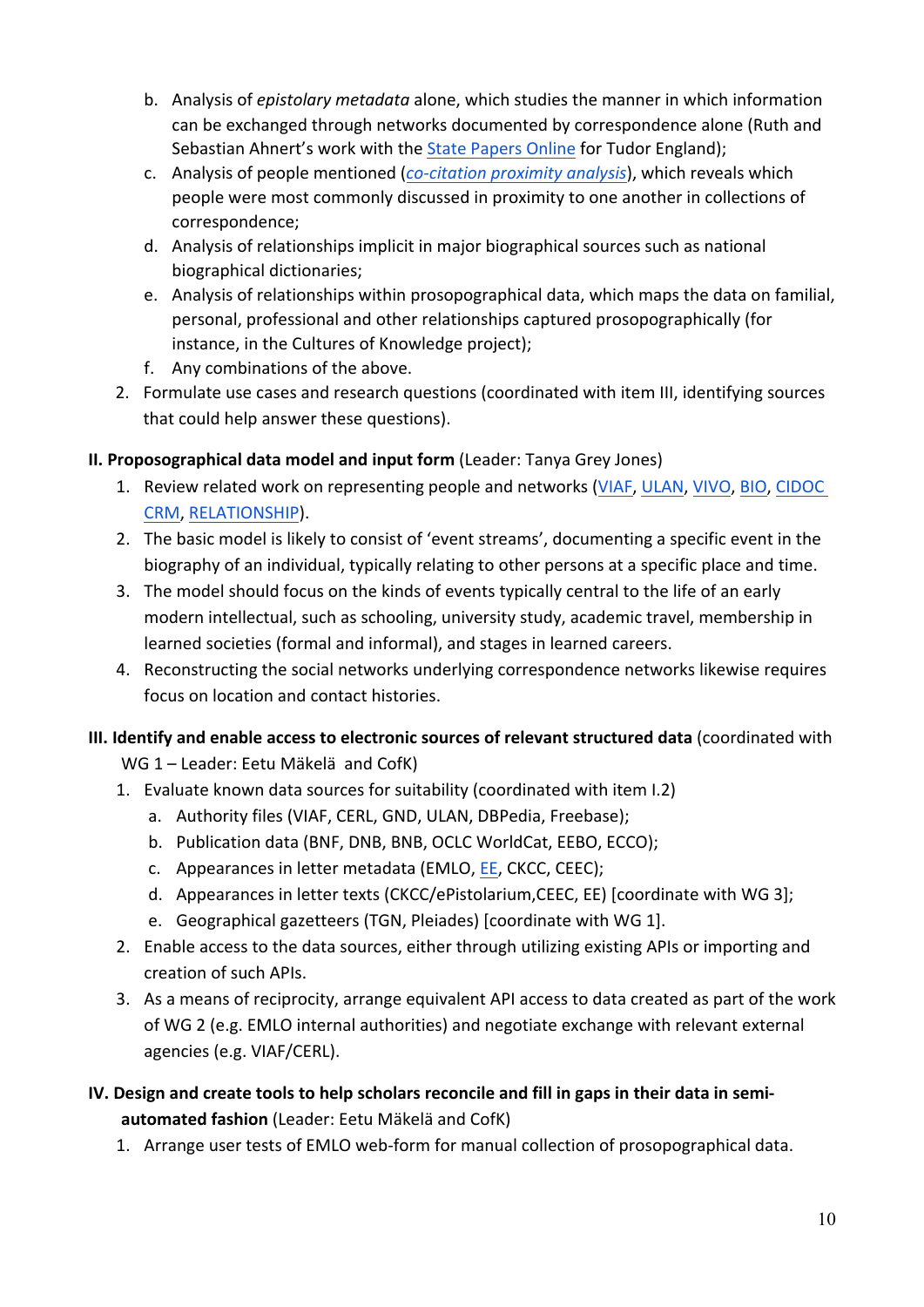- 2. Investigate semi-automated matching of personal name variants (using e.g. Silk/OpenRefine) on the basis of work undertaken by Cultures of Knowledge from April 2015 onward.
- 3. Devise automated means of providing editors with *relevant entries in standard* biographical dictionaries, to inform record input, matching and disambiguation. This work will build on the Letter Metadata Prototype devised in Halle and further work being undertaken by Cultures of Knowledge in 2015.
	- Precondition: compile a *list of web-mounted biographical dictionaries* covering the early modern period (a task for a scholarly sub-committee).
- 4. Devise automated techniques for identifying and encoding personal names within textual corpora, in order to code letter texts and to enrich letter records with people mentioned (building on work in WG 1 item III.2).
- **V.** Devise tools for visualizing and analysing prosopographical data in order to answer their research questions (coordinated by WG 6)
	- 1. Evaluate the suitability of existing tools (e.g. Palladio, Europeana4D, VISU) with regard to answering the research questions derived in item I.2.
	- 2. Develop (open) functionality to fill gaps in existing tools.
	- 3. This exploration will be enriched and informed by conducting one or more pilot projects based on suitable (sub)corpora, illustrating potential for larger follow-up projects, for instance:
		- a. Epistolary metadata + people mentioned: Circulation of Knowledge/ePistolarium;
		- b. Epistolary metadata + prosopographical data: Cultures of Knowledge/EMLO.
	- 4. Evaluate results.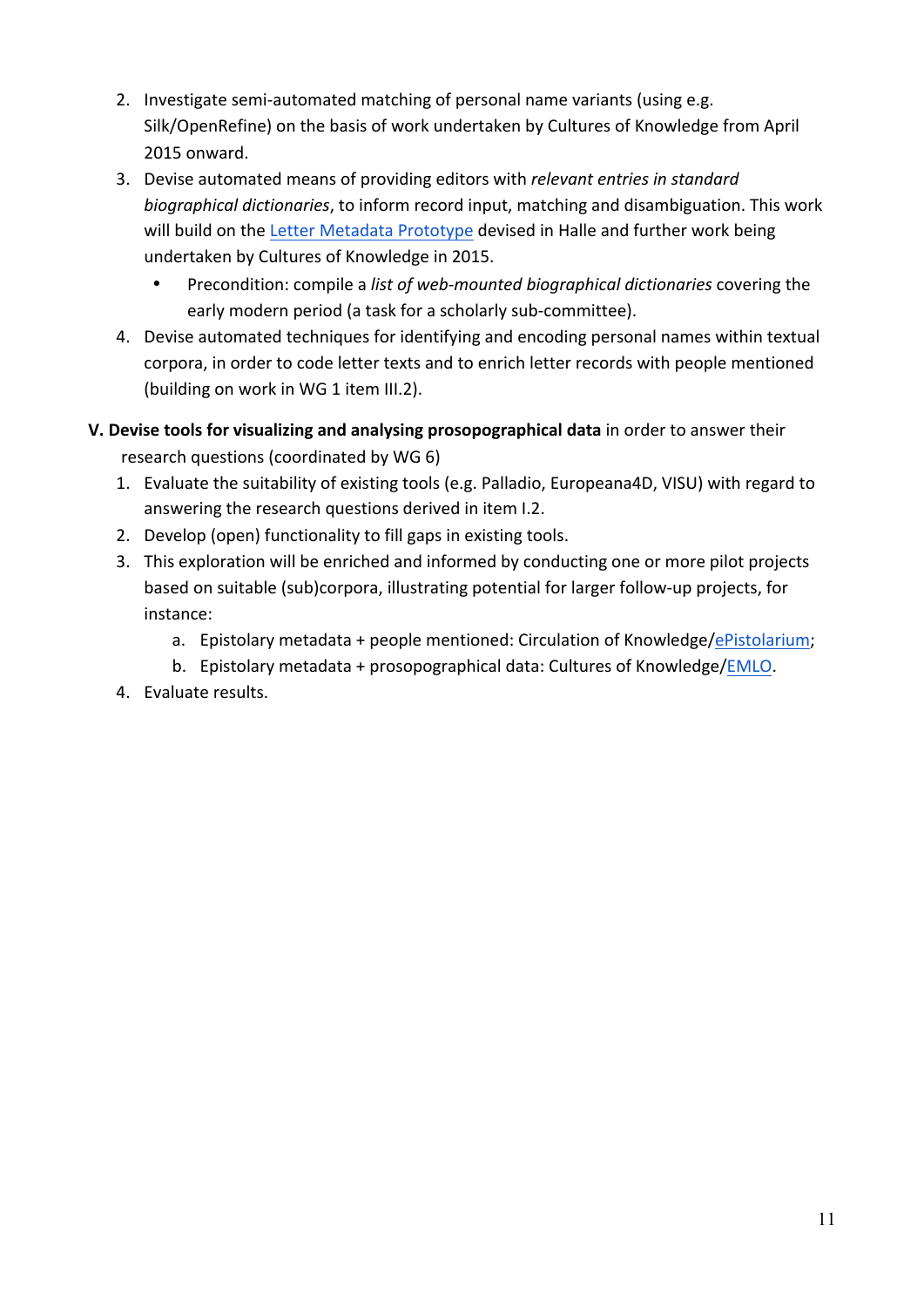# **WG3: Texts and Topics**

### **ABSTRACT**

WG 3 will complement the strategies for assembling and exploring data on correspondence and correspondents pursued in WGs 1-2 with study of digital means of engaging with the texts of letters themselves. This requires agreeing standards for the presentation of texts both as images (of manuscripts or printed books) and in digital form (I). It also requires developing tools to aid transcription, annotation, and collaborative editing, and for transforming digital editions into print (II). For exploring vast quantities of highly fragmentary textual material, text mining and topic modelling must be deployed (III). Since tools useful to scholars can only be developed by studying scholarly working methods, the Action's Training Schools will be adapted to the purpose of such study, alongside the induction of a new generation into emerging tools and techniques (IV). WG 3 is also the place in which broader discussion of how the tools developed in all the WGs can be assembled to create an integrated and user-friendly 'Virtual Research Environment' (IV).

WG 3 led by **Charles van den Heuvel**, Professor of Digital Method in Historical Disciplines, University of Amsterdam; Head of the Research of the Group 'History of Science and Scholarship' at the Huygens Institute for the History of the Netherlands in The Hague; Senior Researcher in the Virtual Knowledge Studio for the Humanities and Social Sciences at the Royal Netherlands Academy for Arts and Sciences (KNAW). He also plays a central role in the pioneering DH project, 'Circulation of Knowledge and Learned Practices in the 17th-century Dutch Republic', responsible for the most advanced experiment with the application of IT to topic modelling of large and multilingual corpora of correspondence: the ePistolarium.

### **AGENDA**

### **I. Fundamentals: Images of documents, text coding**

- 1. The point of entry of many letters into a digital resources is as *images of manuscripts and* printed books. Shared infrastructure requires standard means not only of publishing such images but also of handling them. Early modern letters normally consisted of one or more sheets of paper, folded to provide their own addressed envelope, sometimes tied with ribbon and often sealed with wax. Due to the cost of paper and postage, writing was often densely packed into every available area, including vertically in margins and even at right angles across previously written text. In allowing users to manipulate images of folder and double-sided paper easily, Shared Canvas promises to provide a valuable tool worthy of close study.
- 2. Another basic precondition of shared texts and tools is uniformity in the *presentation and encoding of digital text*.

### **II. Transcription, Annotation, and Editing**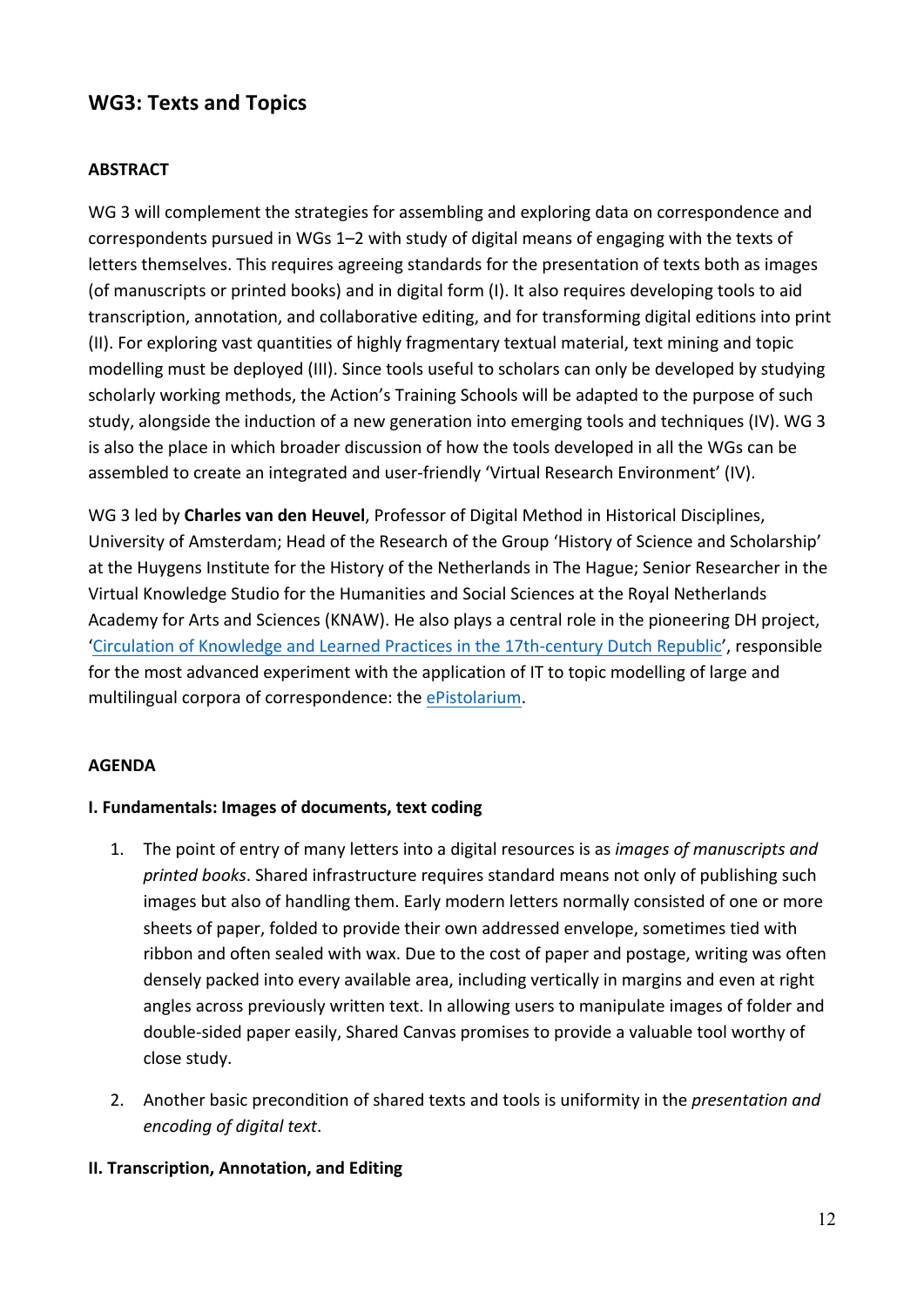- 1. For generating digital from printed text, *Optical Character Recognition* is of steadily increasing utility. WG 3 will seek to pool knowledge on current capabilities and future refinements of OCR. Also explored will be the possibility of using crowd-sourced corrections to inform intelligent computing solutions to enhancing that capability for major early modern typography. A status report on plans to adapt such techniques to manuscript transcription is also needed.
- 2. For manuscript text, a variety of *transcription tools* have been developed. WG 3 will collect, study, compare, and report on the best options for future use and further development. Means for dealing with multiple *transcription standards* also need to be devised.
- 3. Given the extremely allusive nature of communication between frequent correspondents, annotation is needed to make learned letters readily intelligible. Annotations tools, suitable to individual and collaborative research, need to be assembled therefore and assessed as the basis for further development.
- 4. Annotated transcriptions evolve into *critical editions*. An assessment of the existing states and future prospects for editorial platforms is also needed.
- 5. Although searchable and changeable digital text has many advantages, the fixity, stability, and permanence of print offers countervailing attractions. A study should also be made of packages designed to ease the *transition from digital to print media*, including both pedagogical applications and print on demand.

### **III.** Textual analytics: data mining and topic modelling

- 1. One of the most valuable features of letters to the scholar is their tendency to contain information on a huge diversity of topics, much of it unavailable elsewhere. The corresponding difficulty is that letters can lurch unpredictably from one topic to another, making the identification of relevant material difficult. One means of rendering large quantities of letters more readily navigable is via *text mining*, which applies a variety of analytical strategies  $-$  including lexical analysis, pattern recognition, association analysis, and visualization  $-$  to extract information from unstructured texts.
- 2. Even more closely adapted to scholarly needs is *topic modelling*. In theory, this technology should allow researchers to identify material on specific topics and general areas, even in the largest and most fragmentary collections of correspondence, based on the frequency with which certain terminology pertaining to the topic sought. In practice, corpora in several languages, each with its varying early modern orthography, pose significant challenges. In addressing these difficulties, WG 3 will build on the work already undertaken in the ePistolarium.

### **IV. Training Schools**

1. Reassembling the republic of letters requires broad-based collaboration. Broad-based collaboration requires the training of a network of scholars in the use of emerging tools,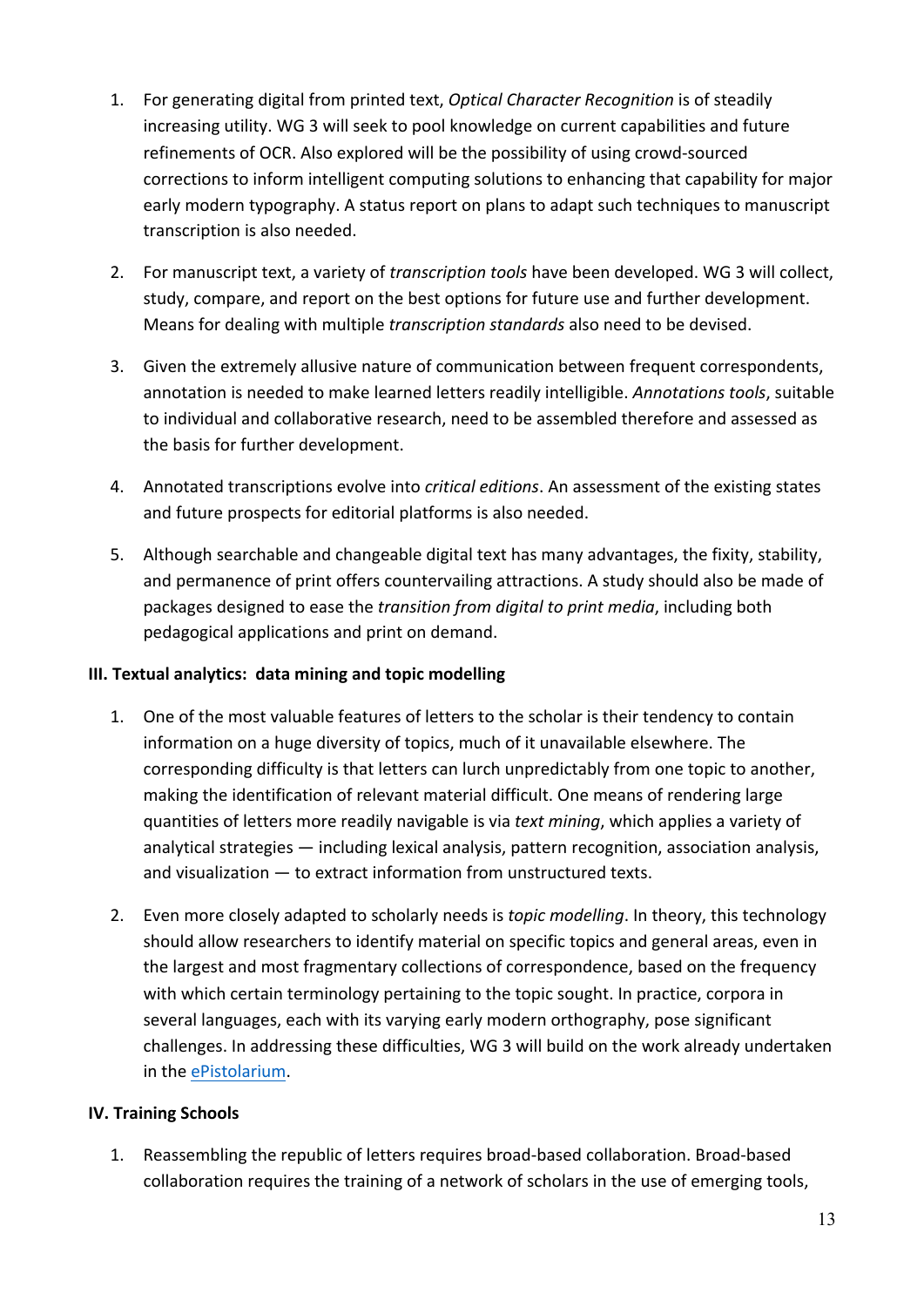techniques, and methods. Preparing for future developments requires that this training be directed above all to the emerging generation of scholars in early career. One of the central objectives of WG 3 is therefore to coordinate the *COST-funded training schools* devoted to this purpose.

2. Developing tools which scholars need and will actually use, on the other hand, requires intensive communication between users and system developers. With this necessity in mind, Training Schools in this Action will also be devoted to *assessing scholars' interaction* with relevant digital tools. The first Training School (in 2015) will monitor and assess the needs and experiences of scholars learning to use recently created tools. The second Training School (in 2016/17) will also attempt to assess the future needs of scholarly users with regard to new tools being developed within and outside the community represented in the Action.

### **V. Toward a Virtual Research Environment**

1. Ultimately, all the tools envisaged and developed throughout all the WGs for dealing with the temporal, spatial, prosopographical, social, textual, topical, and physical aspects of correspondence need to be brought together to create a Virtual Research Environment, that is, an integrated online interface designed to help a distributed community of researchers collaborate in assembling and exploring this vast and fragmentary literary heritage, in publishing the fruits of their work in a variety of formats, and in projecting the results into the classroom and into the broader public domain. Work on planning such a  $VRE$  — one of the culminating objective of the Action as a whole — will also be coordinated by WG 3.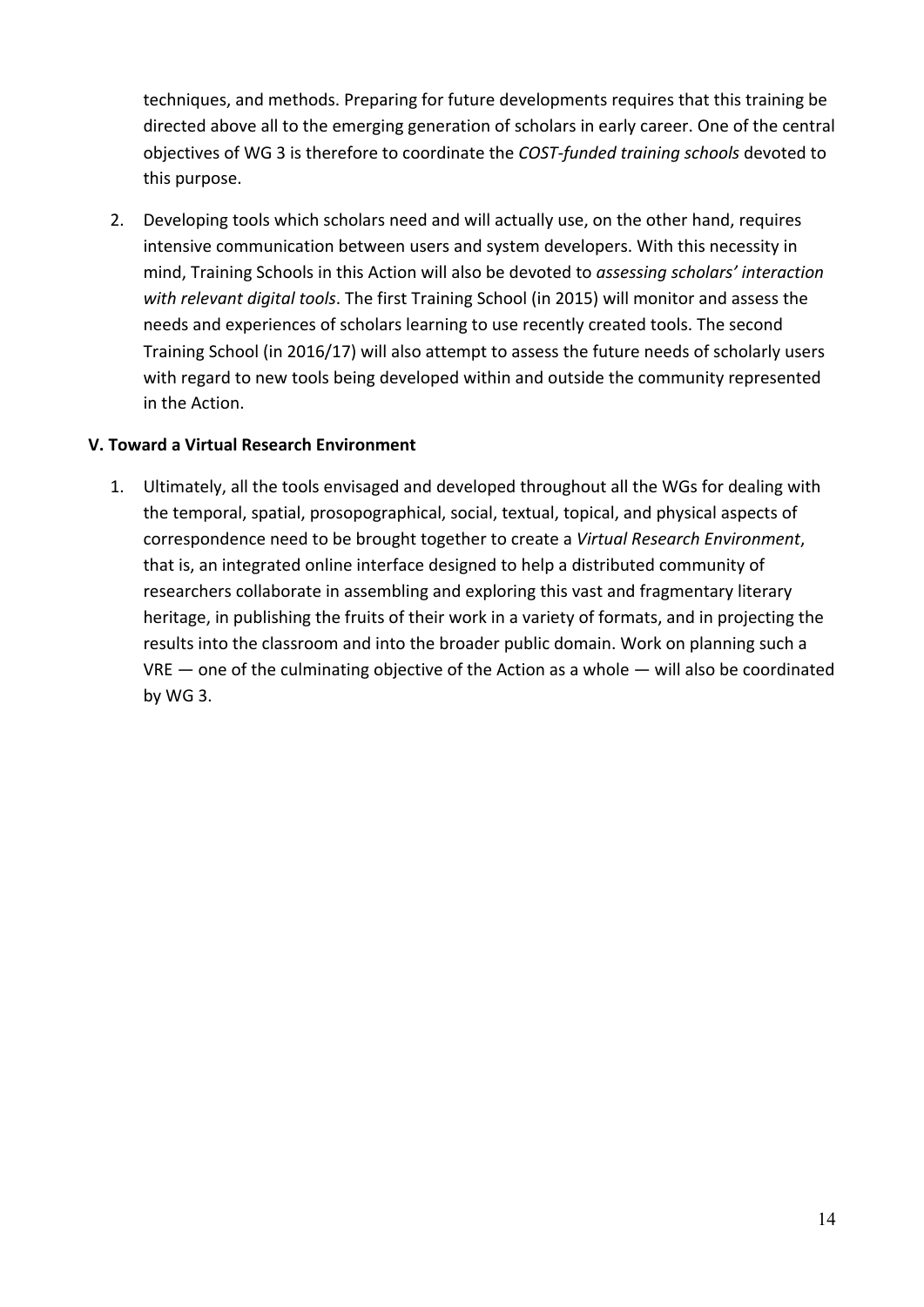# **WG4: Documents and Collections**

### **ABSTRACT**

The principal **aims** of WG 4 are two-fold. One is to contribute to the refinement of a shared data model which includes common definitions of the physical features of the letter, its basic genres, and its modes of dissemination and preservation. The second is to plan and pilot a census of correspondence collections across Europe, and the infrastructure designed to support it.

The **leader** of WG 4, Dr Elizabethanne Boran, is Librarian of the Edward Worth Library, Dublin, and the editor of the correspondence of James Ussher, Archbishop of Armagh (1581–1656).

### **AGENDA**

- **I. Refining the data model**. Amongst the main features of letters and collections requiring careful definition are the following:
	- 1. physical characteristics of letters (watermarks, folding, seals, ribbons, etc.);
	- 2. stages in letter composition (draft, fair copy, copy sent; autograph and scribal version);
	- 3. genres of learned letters (epistles dedicatory, letters to the reader, formal testimonials, official correspondence, newsletters, etc.);
	- 4. reciprocal relationships between letters and other documents and media (oral discussions, minutes, diaries, commonplace books, printed books, news media, scholarly journals, enclosures);
	- 5. modes of dissemination (forwarding, circulation, and reading by recipients; recipients' copies and extracts);
	- 6. modes of collection and preservation, including:
		- a. personal collections, auto-archived by correspondents themselves, with or without related material assembled by others (e.g. Leibniz-Archiv, Hannover);
		- b. named collections, assembled by individual or corporate collectors (e.g. Waller Manuscript Collection, Uppsala);
		- c. institutional collections of official, semi-official and related correspondence (e.g. Royal Society of London);
		- d. letters preserved with non-epistolary material, whether manuscript or print (often overlooked in cataloguing and therefore difficult to track down: e.g. Josten, ed., *Elias Ashmole*);
		- e. composite collections of manuscript correspondence, composed of several of the above categories (e.g. Bodleian Library, Oxford);
		- f. collections of early modern correspondence printed during the period;
		- g. subsequent scholarly editions of correspondence, in printed or digital form;
	- 7. dispersion and destruction (missing letters; deliberate destruction and theft; accidental or collateral loss or destruction; means of tracking provenance of collections and of individual letters).
- **II. Census of correspondence collections.** The necessary precondition for the orderly collection of data on individual learned letters scattered across Europe is a census of the main collections of early modern learned correspondence.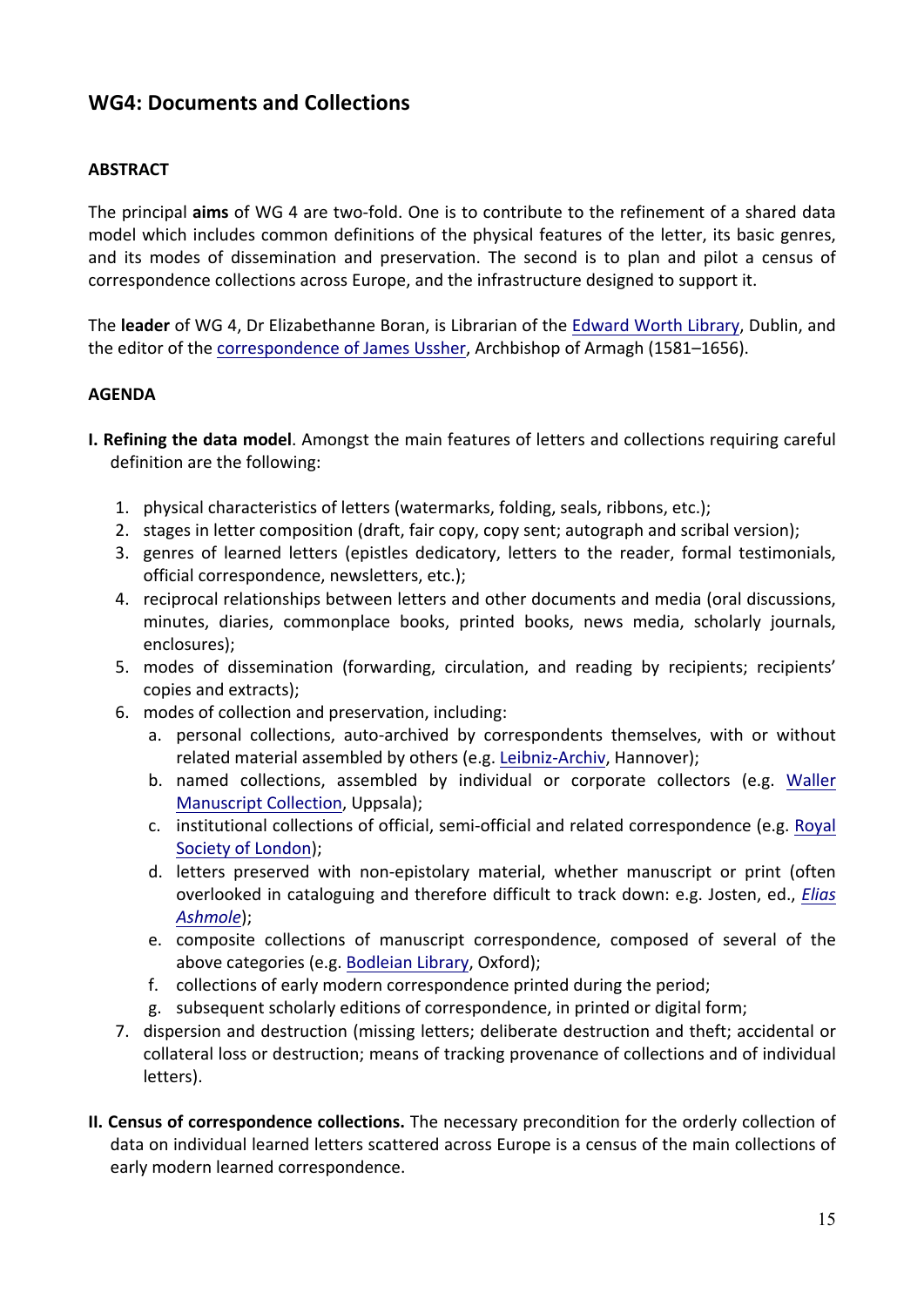Sourcing collections-level descriptions is a complex task, given the existence of relevant materials in manuscript, print, and digital form. A variety of methods must be developed for harvesting existing data and generating new descriptions, amongst which are the following:

- 1. for existing data on early modern *printed collections of correspondence*:
	- a. assemble existing bibliographies of early modern printed letter collections (e.g. Estermann);
	- b. extract collections of printed letters from national historical bibliographies (e.g. STC, Wing, VD 16, VD 17, USTC, etc.);
- 2. for existing finding aids (print and digital) for *manuscript correspondence*:
	- a. assemble a bibliography of printed catalogues of early modern manuscript correspondence;
	- b. consolidate understanding of scope and method of existing union catalogues of relevant mss material (e.g. CEN, Kalliope, e-manuscripta);
	- c. assemble links to electronic catalogues and findings aids for major relevant manuscript collections (e.g. Leiden UB);
- 3. for the scholarly crowd-sourcing of *new cataloque-level descriptions*, infrastructure and workflows must be devised and piloted, along the following lines:
	- a. design webform to facilitate the efficient, collaborative inputting of collection-level descriptions of printed and manuscript correspondence into a common database;
	- b. experiment with use of this infrastructure for scholarly crowd-sourcing;
	- c. advertise the opportunity to contribute to this database via associations for archives, libraries, special collections, rare books, and relevant academic fields, potentially in each country across the COST Action;
	- d. establish monitoring procedures for quality control and prioritization of data inputting and systems development.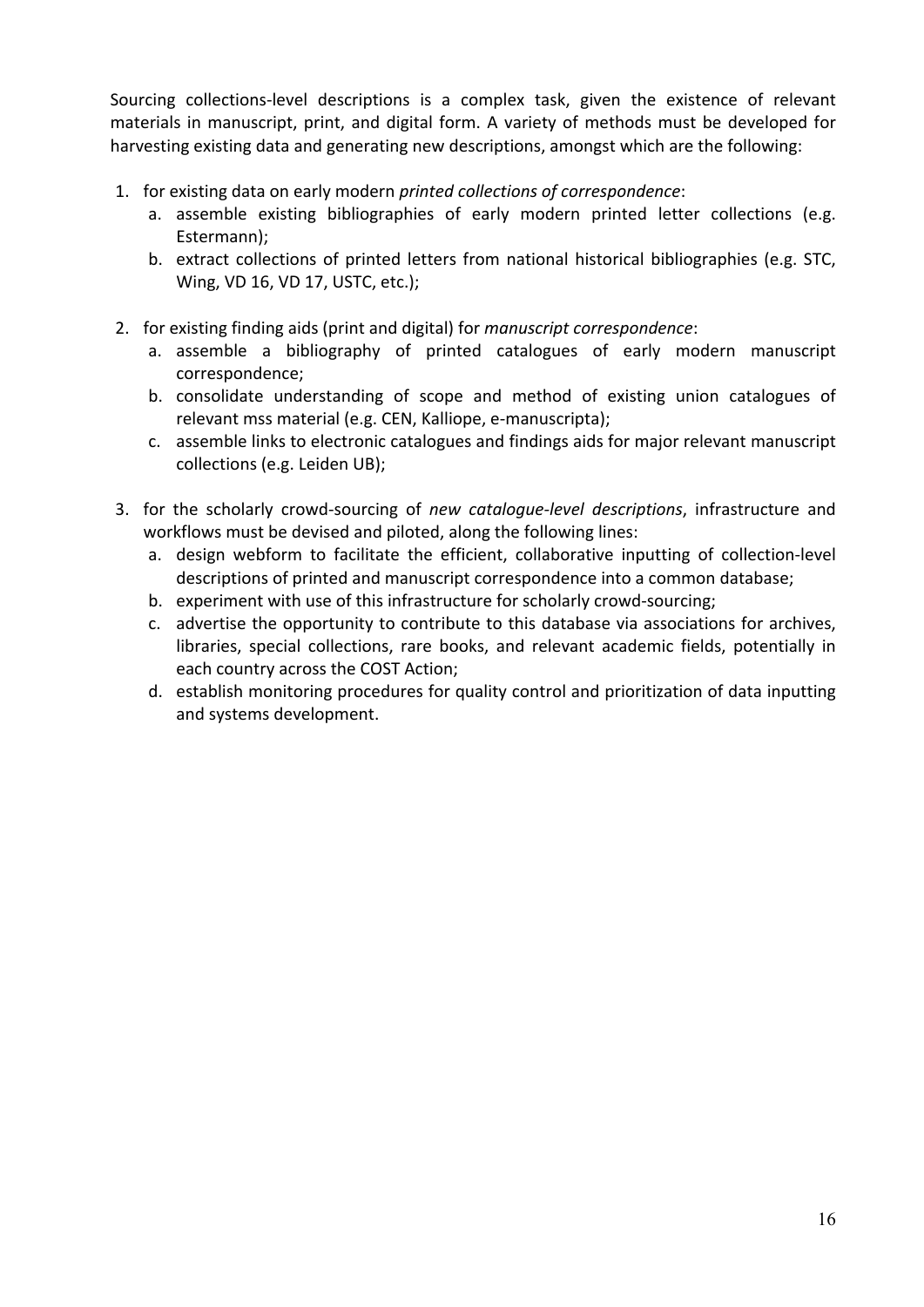# **WG5: Data Exchange and Strategic Planning**

### **ABSTRACT**

WG 5 aims to negotiate principles and standards of data exchange as well as plans for digitizing and making freely accessible learned correspondence from the early modern period. Building on the survey of collections of printed and manuscript letters, inventories, and finding aids undertaken in WG 4, WG 5 will develop a master plan for a joint digitization program. In addition, the WG will address issues of Open Access and legal restrictions, content syndication (e.g. to EMLO, Europeana, etc.), the development of worldwide unique persistent identifiers for letter, the connecting letters through semantic web techniques, and the long-term archiving of digitized letters.

WG 5 is led by Dr Thomas Stäcker, the Deputy Director of the Herzog August Bibliothek, Wolfenbüttel, responsible for the library's programme of digitization and the Wolfenbüttel Digital Library.

### **AGENDA**

### **I.** Generating digital metadata

The census of collections of early modern learned correspondence (pursued in WG 4) should be complemented by investigation into the most efficient and reliable methods of *generating* large quantities of digital catalogue records.

- 1. For generating metadata on *uncatalogued collections*, WG 5 needs to explore the rapidly developing area of *crowd-sourcing* — scholarly, semi-scholarly and otherwise. Zooniverse is piloting flexible software for this purpose, and is looking for humanistic projects on which to pilot it (Oxford to lead).
- 2. For *existing catalogue data in traditional card files* and related formats, experience of the most cost-effective and reliable means of *scanning and keying* should be pooled (library community to lead).

### **II.** Unifying metadata standards

- 1. This Action devolves the negotiation of individual components of the data model to the specialists assembled in WGs  $1-4$ . WG 5 will chair the Action subcommittee within which these individual components will be integrated into a comprehensive standard data model.
- 2. Since individual letters can exist in multiple manifestations (drafts, copies, extracts, abstracts, etc. in manuscript, print, and digital form), a *unique identifier scheme for individual letters* is needed. This project should build on the experience of similar schemes for people (e.g.  $VIAF$ ) and printed books (e.g.  $VD$  16).

### **III.** Digitizing learned correspondence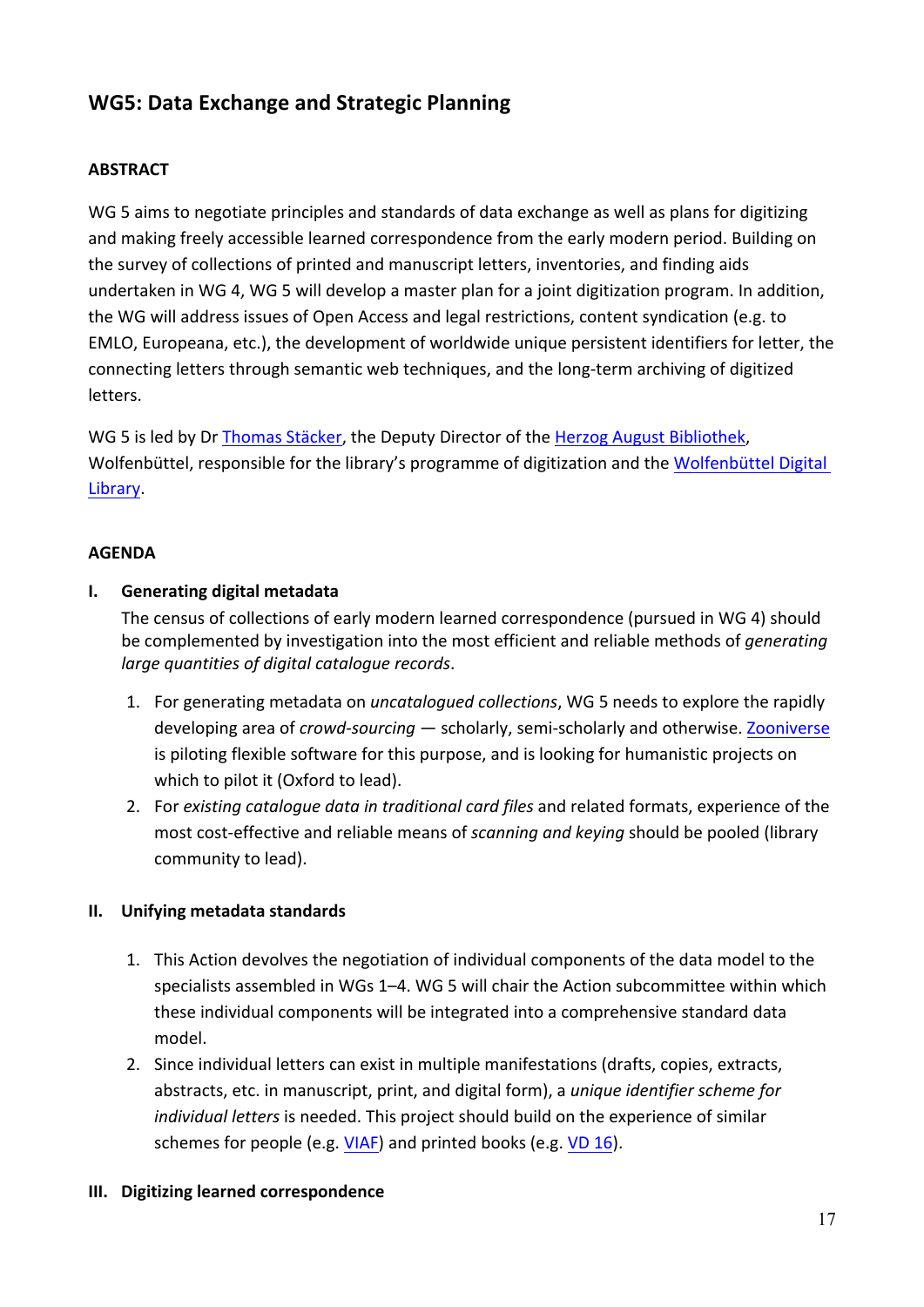The census of correspondence collections (produced by WG 4), could also provide one basis for drawing up a *master plan to digitize collections of learned correspondence*.

- 1. Collections of *printed correspondence* now out of copyright can be digitized and webmounted in the manner pioneered by CERA. WG 5's initial role is to recommend standards and best practice.
- 2. Collections of *manuscript correspondence* can be digitized and web-mounted.
- 3. The challenge of *funding* such an enterprise could be assisted by drawing together information on various relevant funding schemes at the European, national, regional, civic, and institutional levels.

# **IV.** Sharing digital metadata: legal agreements and scholarly conventions

Generating large quantities of standardized digital metadata should be coupled with a campaign to persuade those in possession of such data to share it.

- 1. Part of this challenge is *legal*: we need to develop a range of *Open Access policies* for metadata, images, documents, and full digital editions (drawing in this case on the experience of CC, Open Data, GNU, etc.).
- 2. Another part of this challenge relates to *scholarly conventions*: we need to develop concise and accurate *citation standard* for digital materials. This might involve employing a persistent scheme (such as DOI, URN or Handle), as well as XPath or Xpointer techniques) to cite more granular portions of text. A particular challenge is that, unlike printed materials, digital resources change over time, for which versioning pointers might be developed.

# **V.** Recruiting contributions

With such arrangements in place, WG 5 will coordinate a campaign to encourage contributions of relevant metadata, images, texts, and editions from a range of potential contributors. 

- 1. *Repositories* contributing metadata render their collections more visible and discoverable.
- 2. Publishers of copyrighted editions of correspondence may regard digital catalogue records as advertisements for their products.
- 3. *Collaborative research projects* gain access to the digital tools and larger pools of data available on shared infrastructure.
- 4. *Individual researchers* render contributed data accessible and future-proof at minimal trouble and cost.

# **VI. Preservation and sustainability**

Issues of long-term preservation and sustainability require careful consideration.

1. One *technical challenge* is to develop means to allow central repositories of digitized data to be regularly up-graded and up-dated without contaminating the data or disrupting the functionality of the digital tools developed to process them.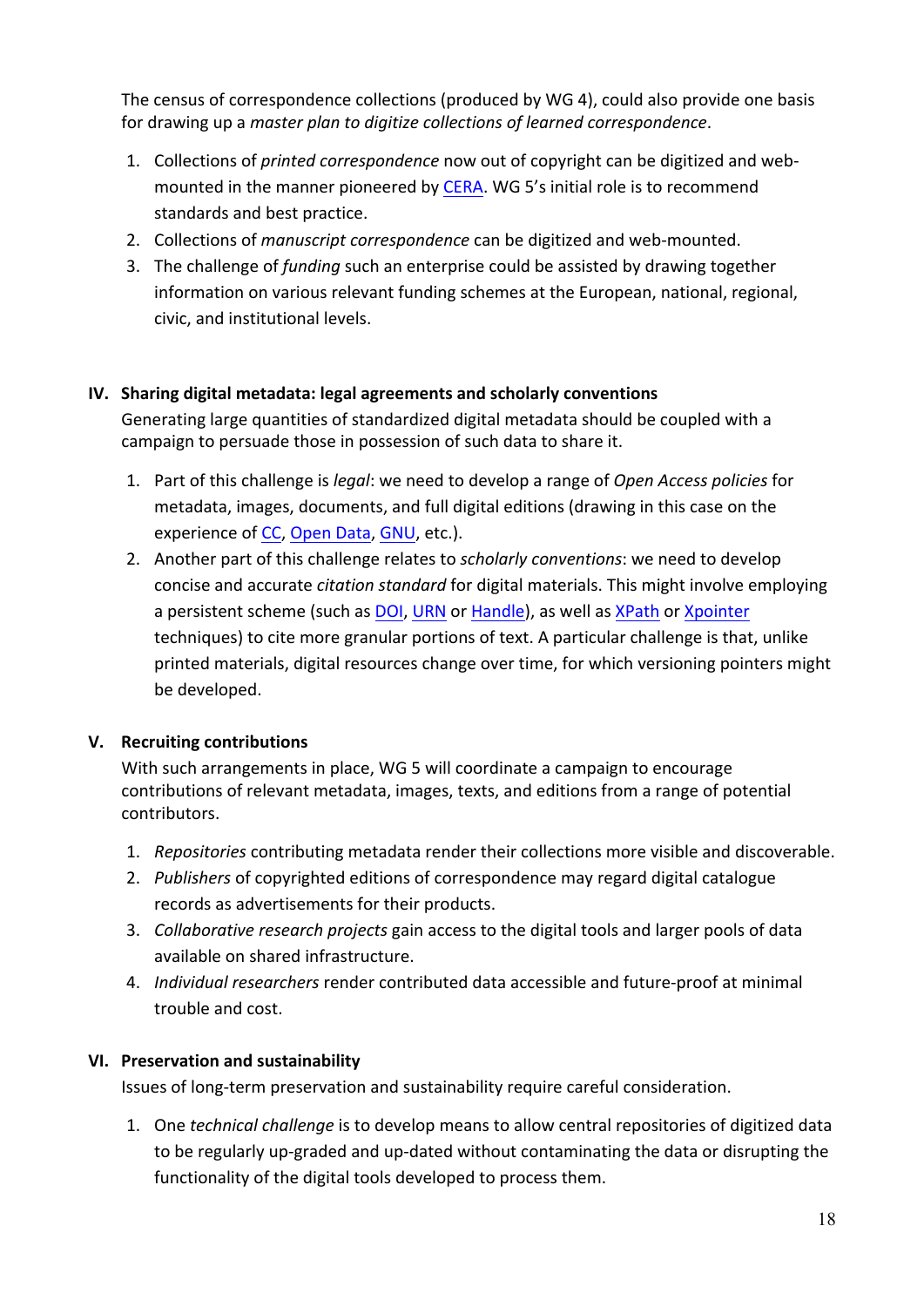- 2. Another is to develop an ontology cloud which allows data models, standards, and authorities to be incrementally refined over time as well. Here the experience of Aalto's Semantic Computing Research Group will be particularly valuable, linking this strategic strand with work being undertaken in WG 2.
- 3. The *financial challenge* is to develop funding sources and mechanisms which allow the preservation and up-grading of both data and platforms to be sustained indefinitely.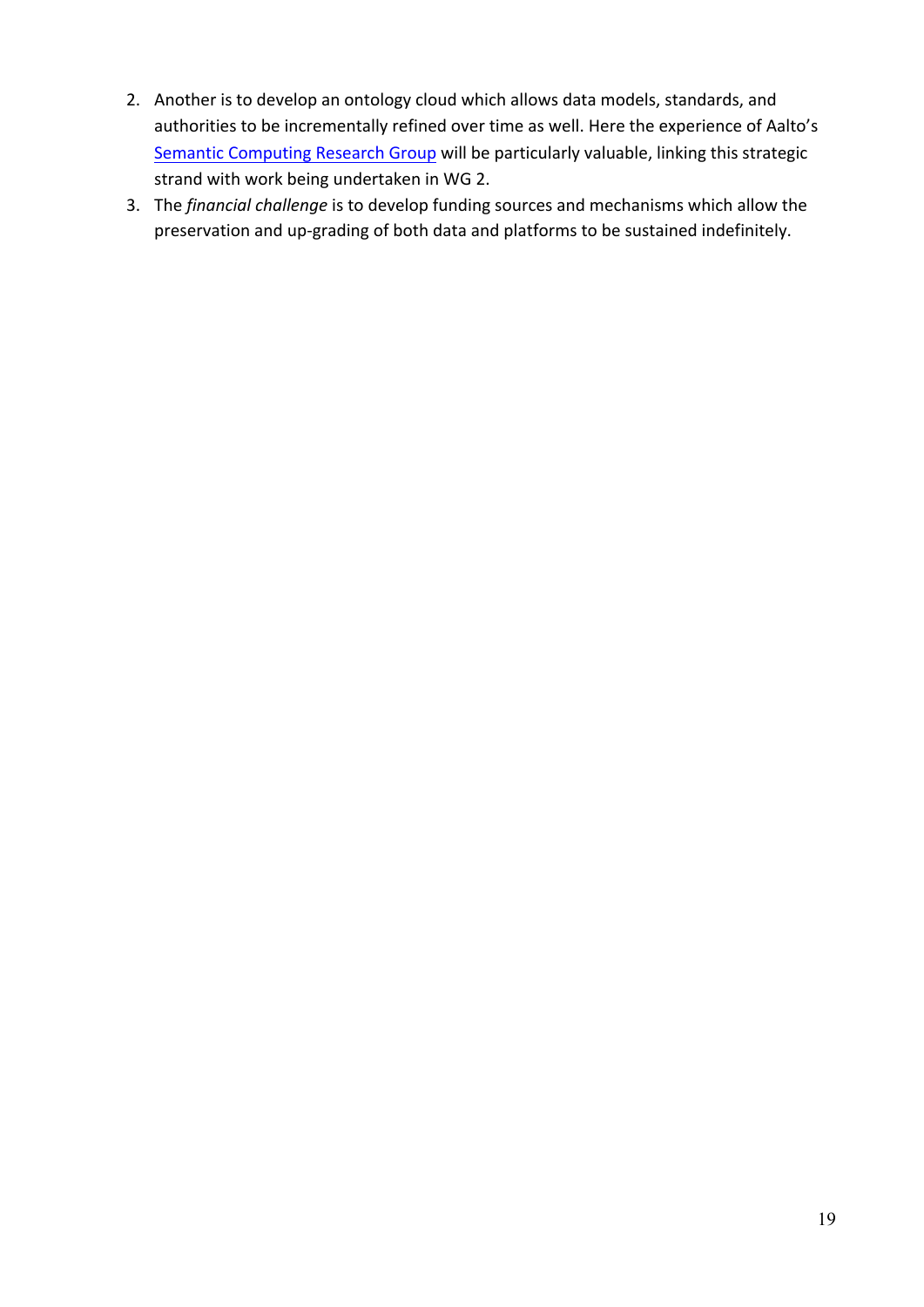# **WG6: Visualization and Communication**

# **ABSTRACT**

The principal objective of WG 6 is to explore the application of visualization and interaction design to the challenges involved in standardizing, browsing, analysing, and understanding the unprecedented quantity of epistolary data and metadata potentially brought together on the digital infrastructure envisaged by the Action. After studying the results of previous work and the strategies for co-designing a next-generation research environment (I), the core task of WG 6 will to conceptualize and specify a new generation of visualization tools applicable to all stages of the process of working with epistolary materials (II). The group's secondary task is to consider the enhancement of this core infrastructure with means of communicating both the scholarly and the technical interest of the Action to a variety of different audiences, within (III) and especially beyond (IV) the academy. These four main tasks are outlined in more detail in the agenda below.

WG 6 is lead by Paolo Ciuccarelli, an Associate Professor at the Department of Design of the Politecnico di Milano (Italy) and Scientific Director of its DensityDesign Research Lab.

### **AGENDA**

- **I.** Existing tools and approaches: an overview of previous work
	- 1. collecting and analysing available visualization tools identifying possible collaborations with other institutions and projects;
	- 2. developing co-design strategies to be applied in future collaborations;
	- 3. collecting possible case studies within the COST Action to be used in first prototype/experiments;
	- 4. outlining a general strategy for the design of a future digital platform/environment (together with the other group and especially with WG 3 and WG4).

### **II.** Conceptualizing and specifying new tools and approaches

- 1. helping scholars express and articulate their own experiences with the use of visualization tools and, more in general, with the relational dimension of the data;
- 2. defining how interaction design and data visualization can contribute to the process of uploading, refining, and enriching the data, with a particular reference to RDF;
- 3. defining how interaction design and data visualization can participate in the process of exploring the data with a particular interest on the interpretative nature of humanistic modes of inquiry.

### **III. Communication within the scholarly community**

1. coordinating the communication and the online presence of the COST Action, notably in the design of a highly interactive Action website;